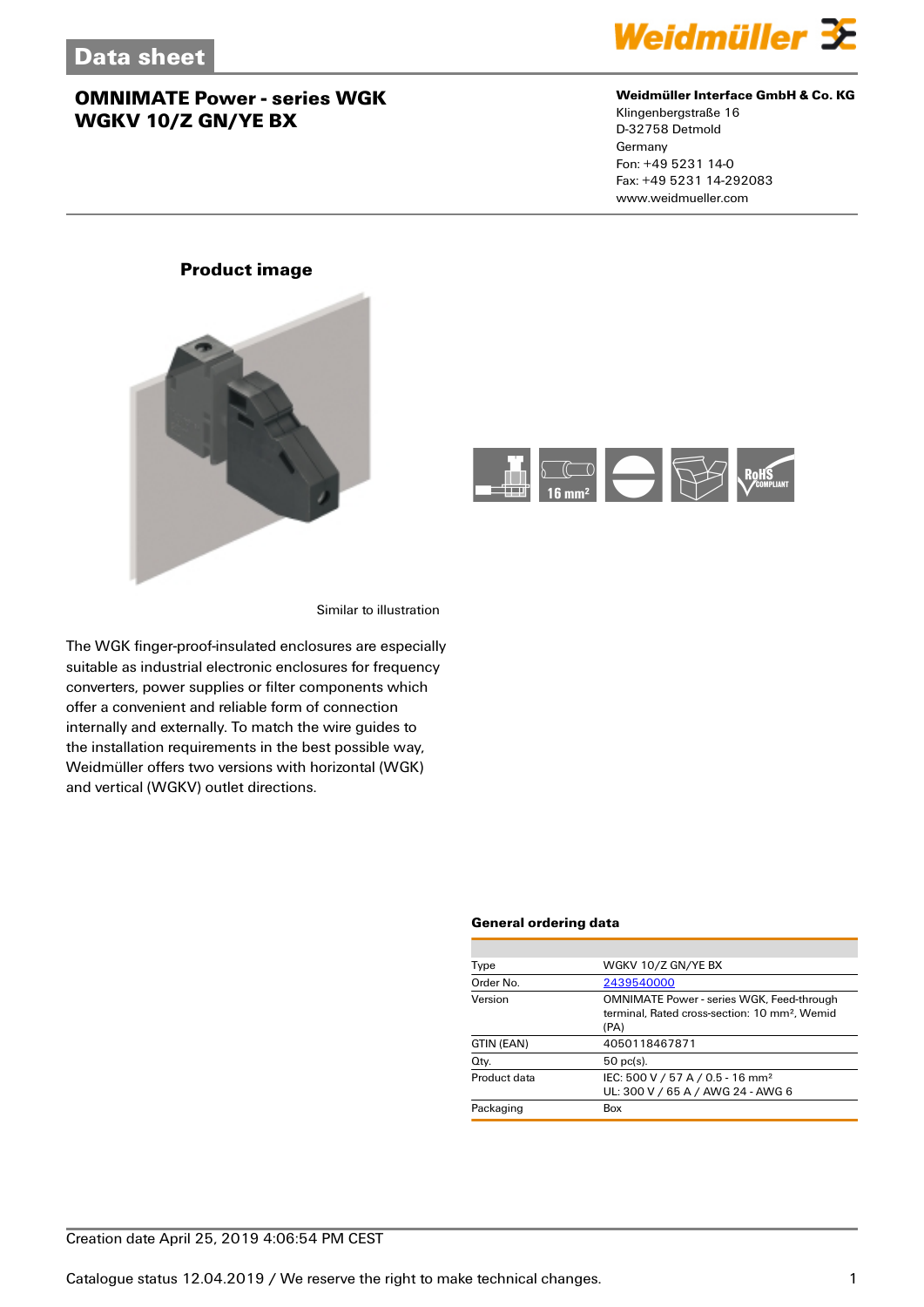# **Technical data**

### **Dimensions and weights**

| Net weight                                                  | 20.06 <sub>g</sub>                     |                                               |                  |                        |                 |
|-------------------------------------------------------------|----------------------------------------|-----------------------------------------------|------------------|------------------------|-----------------|
| System parameters                                           |                                        |                                               |                  |                        |                 |
|                                                             |                                        |                                               |                  |                        |                 |
| Product family                                              | <b>OMNIMATE Power - series</b><br>WGK  | Wire connection method                        |                  | Screw connection       |                 |
| Conductor outlet direction                                  | $90^{\circ}/270^{\circ}$               | Fitted by customer                            |                  | Yes                    |                 |
| Screwdriver blade                                           | $0.8 \times 4.0$                       | Tightening torque, min.                       |                  | 1.2 Nm                 |                 |
| Tightening torque, max.                                     | 2.4 Nm                                 | Clamping screw                                |                  | M 4                    |                 |
| Stripping length                                            | $11 \text{ mm}$                        | Touch-safe protection acc. to DIN VDE<br>0470 |                  | <b>IP 20</b>           |                 |
| <b>Material data</b>                                        |                                        |                                               |                  |                        |                 |
|                                                             |                                        |                                               |                  |                        |                 |
| Insulating material                                         | Wemid (PA)                             | Colour code                                   |                  | Green/yellow           |                 |
| Colour chart (similar)                                      | Not specified                          | UL 94 flammability rating                     |                  | $V-0$                  |                 |
| Contact material                                            | E-Cu                                   | Contact surface                               |                  | tinned                 |                 |
| Storage temperature, min.                                   | $-25$ °C                               | Storage temperature, max.                     |                  | 55 °C                  |                 |
| Max. relative humidity during storage                       | 80%                                    | Operating temperature, min.                   |                  | -50 $^{\circ}$ C       |                 |
| Operating temperature, max.                                 | 120 °C                                 | Temperature range, installation, min.         |                  | -25 $^{\circ}$ C       |                 |
| Temperature range, installation, max.                       | 120 °C                                 |                                               |                  |                        |                 |
| <b>Conductors suitable for connection</b>                   |                                        |                                               |                  |                        |                 |
|                                                             |                                        |                                               |                  |                        |                 |
| Clamping range, min.                                        | $0.5$ mm <sup>2</sup>                  |                                               |                  |                        |                 |
| Clamping range, max.                                        | $16 \text{ mm}^2$                      |                                               |                  |                        |                 |
| Wire connection cross section AWG,<br>min.                  | <b>AWG 24</b>                          |                                               |                  |                        |                 |
| Wire connection cross section AWG,<br>max.                  | AWG 6                                  |                                               |                  |                        |                 |
| Solid, min. H05(07) V-U                                     | $0.5$ mm <sup>2</sup>                  |                                               |                  |                        |                 |
| Solid, max. H05(07) V-U                                     | $16 \text{ mm}^2$                      |                                               |                  |                        |                 |
| Stranded, min. H07V-R                                       | $10 \text{ mm}^2$                      |                                               |                  |                        |                 |
| Stranded, max. H07V-R                                       | $16 \text{ mm}^2$                      |                                               |                  |                        |                 |
| Flexible, min. H05(07) V-K                                  | $0.5$ mm <sup>2</sup>                  |                                               |                  |                        |                 |
| Flexible, max. H05(07) V-K                                  | $10 \text{ mm}^2$                      |                                               |                  |                        |                 |
| w. wire end ferrule, DIN 46228 pt 1, min0.5 mm <sup>2</sup> |                                        |                                               |                  |                        |                 |
| w. wire end ferrule, DIN 46228 pt 1,<br>max.                | $10 \text{ mm}^2$                      |                                               |                  |                        |                 |
| Clampable conductor                                         | Cross-section for conductor connection |                                               | Type             | fine-wired             |                 |
|                                                             |                                        |                                               | nominal          | $0.5$ mm <sup>2</sup>  |                 |
|                                                             | AEH                                    |                                               | Stripping length | nominal                | $10 \text{ mm}$ |
| Cross-section for conductor connection                      |                                        |                                               | Type             | fine-wired             |                 |
|                                                             |                                        |                                               | nominal          | $0.75$ mm <sup>2</sup> |                 |
|                                                             | AEH                                    |                                               | Stripping length | nominal                | $10 \text{ mm}$ |
|                                                             | Cross-section for conductor connection |                                               | Type             | fine-wired             |                 |
|                                                             |                                        |                                               | nominal          | $1 \text{ mm}^2$       |                 |
|                                                             | AEH                                    |                                               | Stripping length | nominal                | $10 \text{ mm}$ |
| Max. clamping range                                         | $16 \text{ mm}^2$                      |                                               |                  |                        |                 |



### **Weidmüller Interface GmbH & Co. KG**

Klingenbergstraße 16 D-32758 Detmold Germany Fon: +49 5231 14-0 Fax: +49 5231 14-292083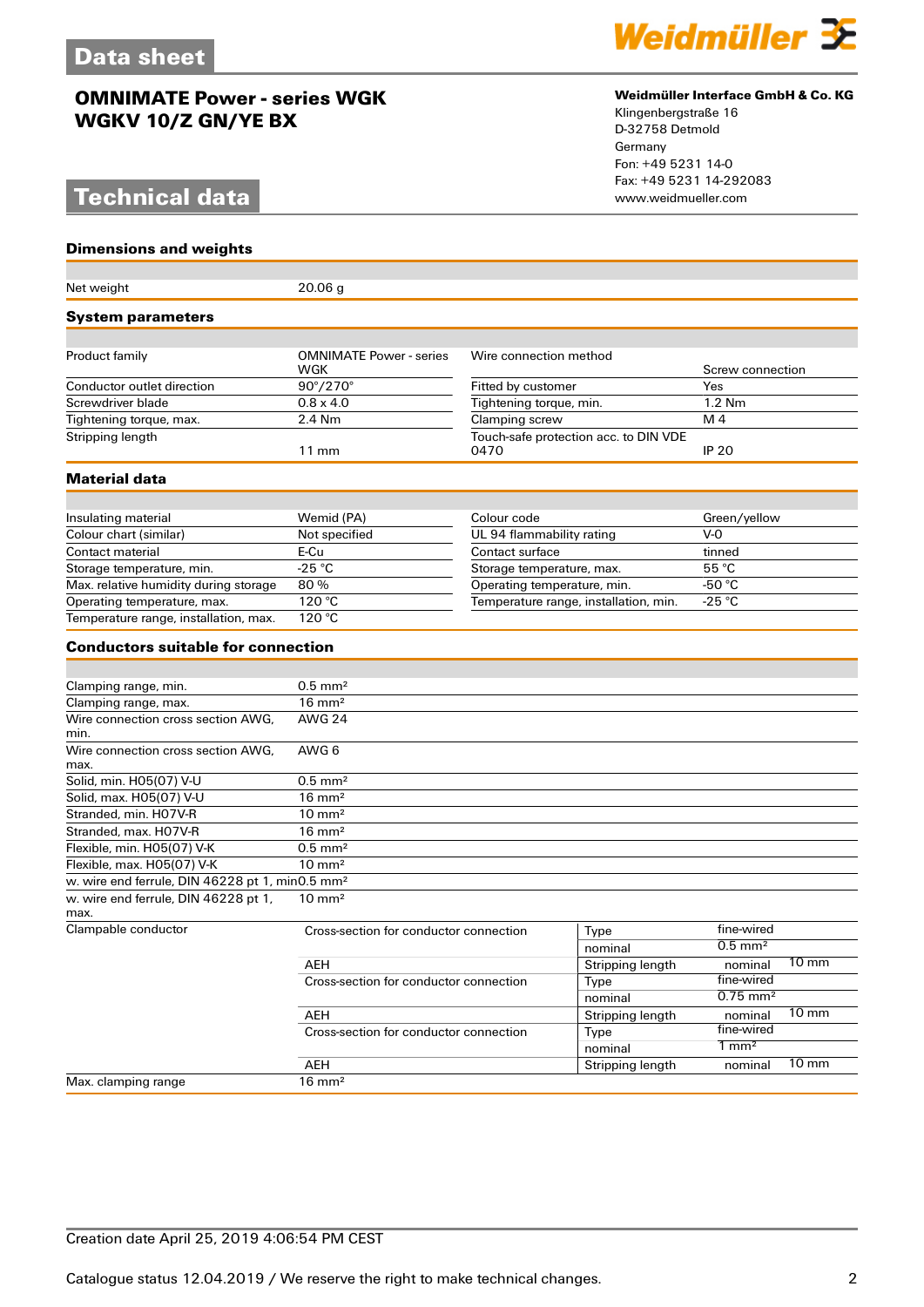# **Technical data**

**Rated data acc. to IEC**



### **Weidmüller Interface GmbH & Co. KG**

Klingenbergstraße 16 D-32758 Detmold Germany Fon: +49 5231 14-0 Fax: +49 5231 14-292083

| tested acc. to standard                                                     | IEC 60664-1. IEC 61984                                                       | Rated current, min. no. of poles<br>$(Tu=20^{\circ}C)$            | 57 A   |
|-----------------------------------------------------------------------------|------------------------------------------------------------------------------|-------------------------------------------------------------------|--------|
|                                                                             |                                                                              |                                                                   |        |
| Rated current, max. no. of poles<br>(Tu=20°C)                               | 57 A                                                                         | Rated voltage for surge voltage class /<br>pollution degree III/3 | 500 V  |
|                                                                             |                                                                              |                                                                   |        |
| Rated impulse voltage for surge voltage<br>class/contamination degree III/3 | 6 kV                                                                         |                                                                   |        |
|                                                                             |                                                                              |                                                                   |        |
| Rated data acc. to CSA                                                      |                                                                              |                                                                   |        |
|                                                                             |                                                                              |                                                                   |        |
| Rated voltage (Use group B / CSA)                                           | 300 V                                                                        | Rated voltage (Use group C / CSA)                                 | 300 V  |
| Rated current (Use group B / CSA)                                           | 65 A                                                                         | Rated current (Use group C / CSA)                                 | 65 A   |
| Wire cross-section, AWG, min.                                               | <b>AWG 24</b>                                                                | Wire cross-section, AWG, max.                                     | AWG 6  |
| Rated data acc. to UL 1059                                                  |                                                                              |                                                                   |        |
|                                                                             |                                                                              |                                                                   |        |
| Institute (cURus)                                                           |                                                                              | Certificate No. (cURus)                                           |        |
|                                                                             |                                                                              |                                                                   | E60693 |
| Rated voltage (Use group B / UL 1059)                                       | 300 V                                                                        | Rated voltage (Use group C / UL 1059)                             | 300 V  |
| Rated current (Use group B / UL 1059)                                       | 65 A                                                                         | Rated current (Use group C / UL 1059)<br>65 A                     |        |
| Wire cross-section, AWG, min.                                               | <b>AWG 24</b>                                                                | Wire cross-section, AWG, max.                                     | AWG 6  |
| Reference to approval values                                                | Specifications are<br>maximum values, details -<br>see approval certificate. |                                                                   |        |
| <b>Packing</b>                                                              |                                                                              |                                                                   |        |
|                                                                             |                                                                              |                                                                   |        |
| Packaging                                                                   | Box                                                                          | <b>VPE</b> length                                                 | 495 mm |

#### **Classifications**

| ETIM 6.0   | EC001283    | eClass 6.2 | 27-14-11-34 |
|------------|-------------|------------|-------------|
| eClass 9.0 | 27-14-11-34 | eClass 9.1 | 27-14-11-34 |

#### **Notes**

Notes • Clearance and creepage distances to other components must be devised in accordance with the relevant application standard. This can be achieved in the device by full encapsulation or by the use of additional spacer plates.

VPE width 355 mm VPE height 182 mm

• Rated data refer only to the component itself. Clearance and creepage distances to other components are to be designed in accordance with the relevant application standards.

• Colours: SW = black; GN/YL = green/yellow; GY = grey

• Additional colours on request

• WGK: Rated voltage plastic walls: 1 - 4 mm = 500 V; metal walls: 1 - 2.5 mm = 400 V; metal walls: 2.5 - 4 mm = 250 V

### Creation date April 25, 2019 4:06:54 PM CEST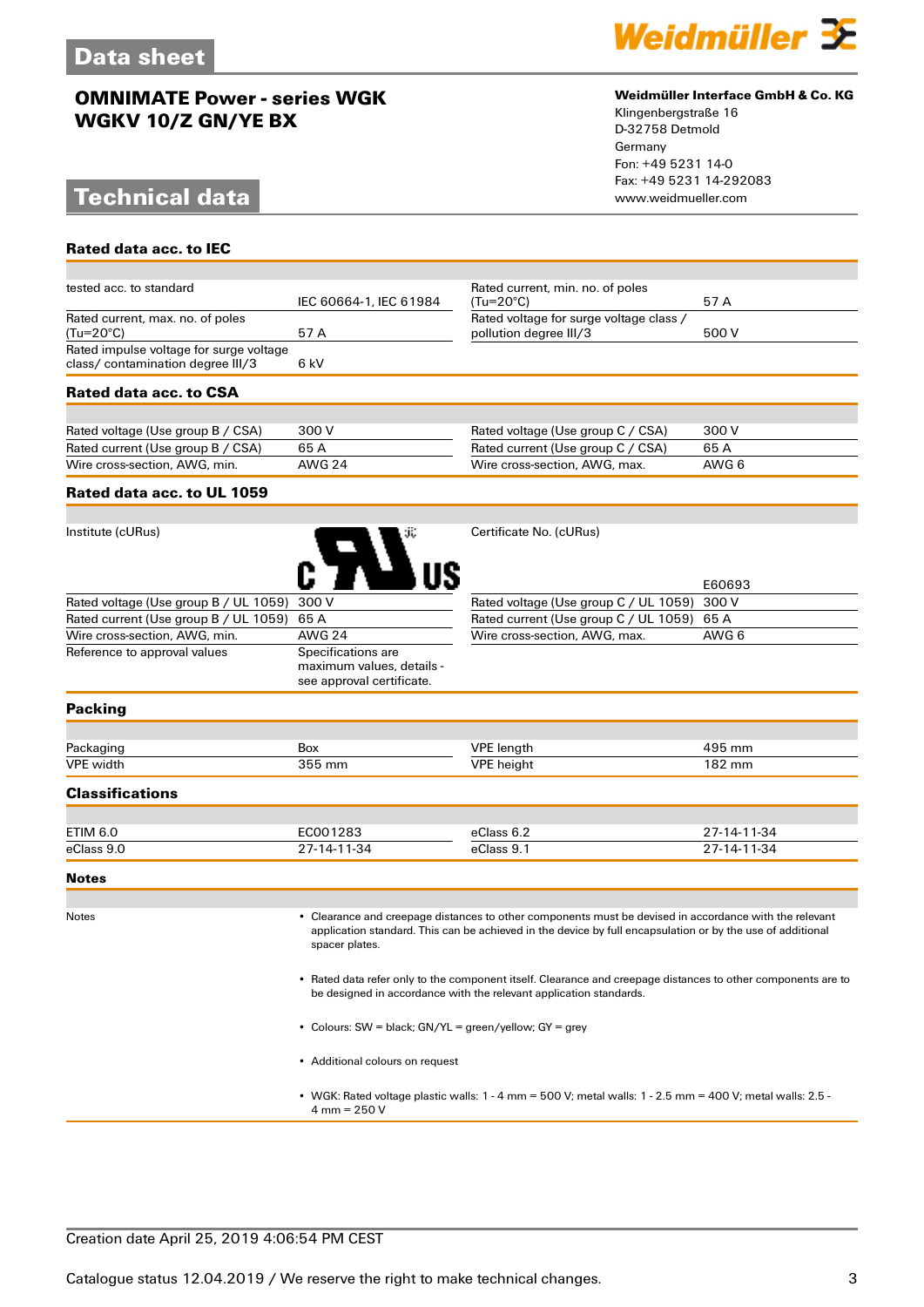# **Technical data**

#### **Approvals**

Approvals



#### **Downloads**

| Approval/Certificate/Document of |                                 |
|----------------------------------|---------------------------------|
| Conformity                       | Declaration of the Manufacturer |
| Brochure/Catalogue               | <b>FL DRIVES EN</b>             |
|                                  | <b>MB DEVICE MANUF. EN</b>      |
|                                  | <b>FL DRIVES DE</b>             |
|                                  | FL BASE STATION EN              |
|                                  | <b>FL ELEVATOR EN</b>           |
|                                  | <b>FL POWER SUPPLY EN</b>       |
|                                  | FL 72H SAMPLE SER EN            |
|                                  | <b>PO OMNIMATE EN</b>           |
| <b>Engineering Data</b>          | <b>STEP</b>                     |



## **Weidmüller Interface GmbH & Co. KG**

Klingenbergstraße 16 D-32758 Detmold Germany Fon: +49 5231 14-0 Fax: +49 5231 14-292083